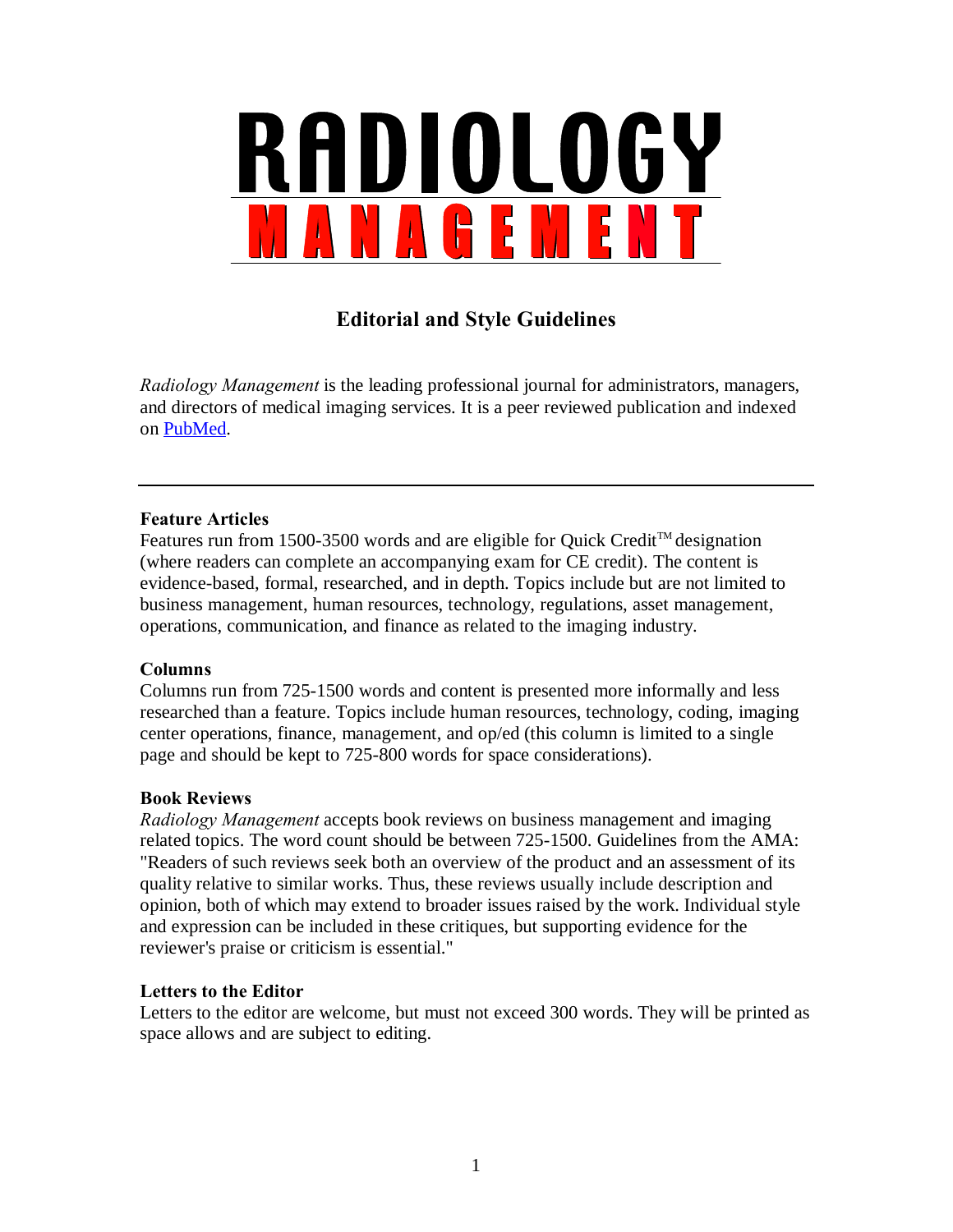#### **Vendor/Consultant Manuscripts**

*Radiology Management* is proud of its working relationships with individuals, firms, companies, and organizations that provide products and services to AHRA members. The journal maintains its integrity by publishing educational manuscripts written by vendors and consultants. It is essential, however, that these manuscripts in no way promote a specific product or service, and they must be substantiated by neutral, unbiased research and/or documentation.

## **Editing Process**

*Radiology Management* reserves the right to edit, revise, and otherwise change manuscripts to meet the journal<sub>f</sub> style and standards. The editor works to collaborate with authors and, in each case, a copy of the edited manuscript is provided to the author before the production process begins.

## **Peer Review Process**

*Radiology Management* is a peer reviewed journal. All manuscripts and supporting tables, graphs, illustrations, and photos are submitted to members of AHRA $\alpha$ s Editorial Review Board (ERB). Upon review, authors may be required to submit a revised manuscript based upon reviewer recommendations. The editor works closely with the author throughout the peer review process. Manuscripts are published only after official acceptance by the ERB and the editor.

## **CE Credit**

Authors of *Radiology Management* are eligible for up to 4 ARRT Category A credits. If your article is published in the journal, submit the title page of the journal plus the first page of the actual document to ARRT when renewing registration.

## **Copyright**

Each manuscript is accepted with the understanding that it is to be published exclusively in *Radiology Management*; other arrangements must be made in advance and in writing. Except in cases where other arrangements have been made, authors must sign an agreement that:

- · Transfers and assigns all copyright ownership to AHRA in the event the manuscript is published;
- · Declares the original manuscript contains nothing that is libelous or unlawful, or infringes on the common law or statutory copyright of any individual, publication, corporation, or any other entity; and
- · States the manuscript is not under consideration by other publishers at the time of submission.

#### **Manuscript Publication**

*Radiology Management* cannot guarantee publication of all manuscripts, although every effort is made to do so. In addition, *Radiology Management* cannot guarantee manuscript publication in a specific issue. While priority is given to solicited manuscripts, unsolicited manuscripts are considered for publication.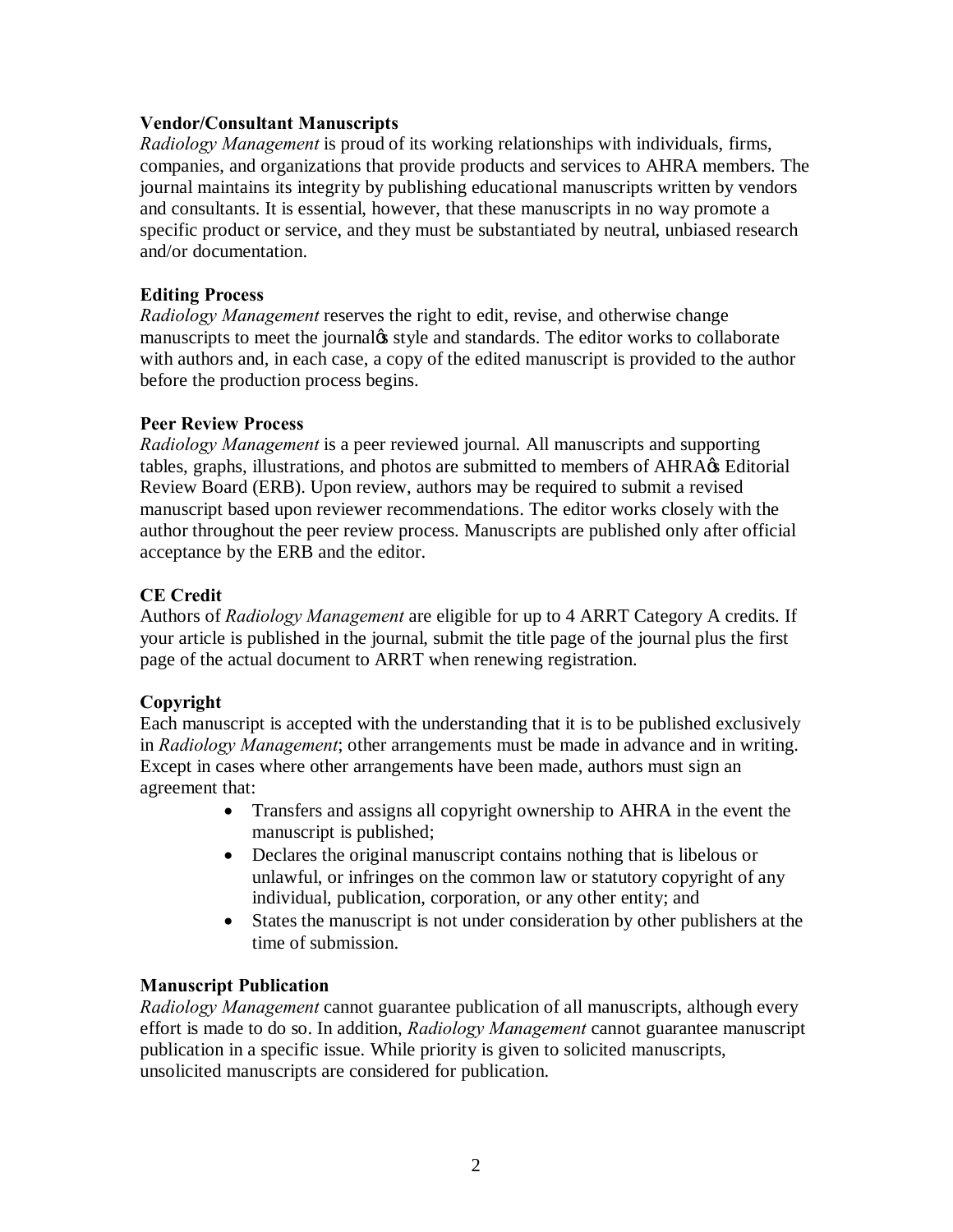#### **Submissions**

Material must include:

- Authorgs full name, credentials, title, affiliation(s), contact information, and a brief (2 to 3 sentence) biography.
- · Accurate and complete references, if applicable. References must be listed in the order in which they appear in the text. Authors should use current reference material (ie, published within the past 5 years).
- Tables, graphs, and artwork (if applicable) must be submitted as separate electronic files; do not embed within the manuscript. They must be numbered in order of their reference within the manuscript and captions, credit lines, and permissions should be provided. Artwork must be high resolution (minimum of 300 dpi) jpg, tiff, or eps files.

Send materials to:

Debra L. Murphy Managing Editor AHRA: The Association for Medical Imaging Management 490-B Boston Post Road, Suite 200 Sudbury, MA 01776 Ph: (978) 443-7591, x235 Fx: (978) 443-8046 E: [dmurphy@ahraonline.org](mailto:dmurphy@ahraonline.org)

## **Style Guidelines**

*Radiology Management* as tyle is based on the American Medical Association (AMA) Manual of Style,  $10^{th}$  edition ([www.amamanualofstyle.com\)](http://www.amamanualofstyle.com/).

#### **Abbreviations/Acronyms**

AMA style for abbreviations rarely calls for the use of periods. Punctuation is not used with any AMA abbreviations other than initials in names, or when quoted from another source.

|                | <b>Scholarly and Latin</b> Latin abbreviations such as etc, eg, and ie may be<br>used only in parenthetical notes or references, otherwise<br>spell out the equivalent term. Do not use periods in these<br>abbreviations. |  |  |  |
|----------------|----------------------------------------------------------------------------------------------------------------------------------------------------------------------------------------------------------------------------|--|--|--|
|                | <i>Example:</i> Authorities support this rule (eg, the <i>Chicago</i> )<br>Manual of Style).                                                                                                                               |  |  |  |
| <b>Plurals</b> | Write the plural form of an acronym without an apostrophe.                                                                                                                                                                 |  |  |  |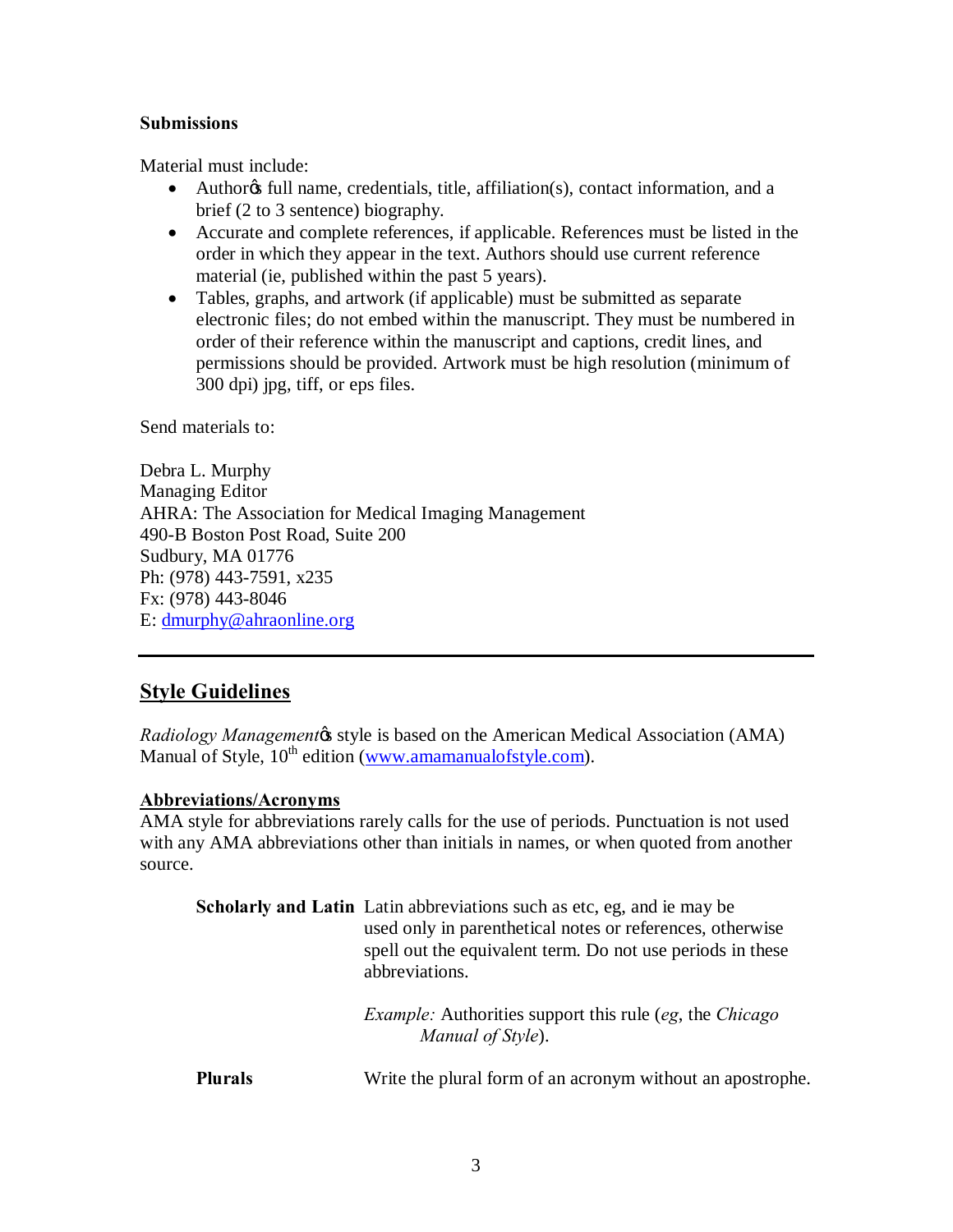|                      | <i>Example:</i> The Master of Business Administration<br>(MBA) program is popular because MBAs<br>command high starting salaries.                                                                                                                                                                   |  |  |  |
|----------------------|-----------------------------------------------------------------------------------------------------------------------------------------------------------------------------------------------------------------------------------------------------------------------------------------------------|--|--|--|
| <b>Possessives</b>   | If the full term is possessive, the acronym in parentheses<br>should also be possessive.                                                                                                                                                                                                            |  |  |  |
|                      | <i>Example:</i> The American Medical Association's (AMA's)<br>style manual has a mass of 1.9 kg.                                                                                                                                                                                                    |  |  |  |
| <b>Departments</b>   | Authors may spell out department names throughout a<br>manuscript. However, if an acronym is to be used, the author<br>must spell out the department name in its first reference,<br>followed in parentheses by the acronym. The acronym should<br>be used through the remainder of the manuscript. |  |  |  |
|                      | <i>Example:</i> The radiology department and the emergency<br>department (ED) worked together to determine the<br>need for an additional ultrasound unit.                                                                                                                                           |  |  |  |
| <b>Names</b>         | First names and surnames are never abbreviated. Senior and<br>junior are abbreviated; the abbreviations follow the surname<br>and are set off by commas. These abbreviations are used only<br>with the full name. There is no period after the abbreviation.                                        |  |  |  |
|                      | <i>Example:</i> John Doe, Sr, PhD                                                                                                                                                                                                                                                                   |  |  |  |
|                      | Names with roman numerals do not use a comma.                                                                                                                                                                                                                                                       |  |  |  |
|                      | <i>Example:</i> Robert M. Smith III                                                                                                                                                                                                                                                                 |  |  |  |
| <b>Organizations</b> | The full name of an organization should be spelled out in its<br>first reference, followed in parentheses by the acronym. The<br>acronym should be used through the remainder of the<br>manuscript.                                                                                                 |  |  |  |
|                      | Example: The Cerified Radiology Administrator<br>(CRA) credential was established in 2002.                                                                                                                                                                                                          |  |  |  |
| <b>States</b>        | Use 2-letter abbreviations for US state and Canadian province<br>names in addresses (with US ZIP Codes and Canadian postal<br>codes) and in references, but not in the text.                                                                                                                        |  |  |  |
|                      | Examples:<br>The Fall Conference will be held in Las<br>Vegas, Nevada.                                                                                                                                                                                                                              |  |  |  |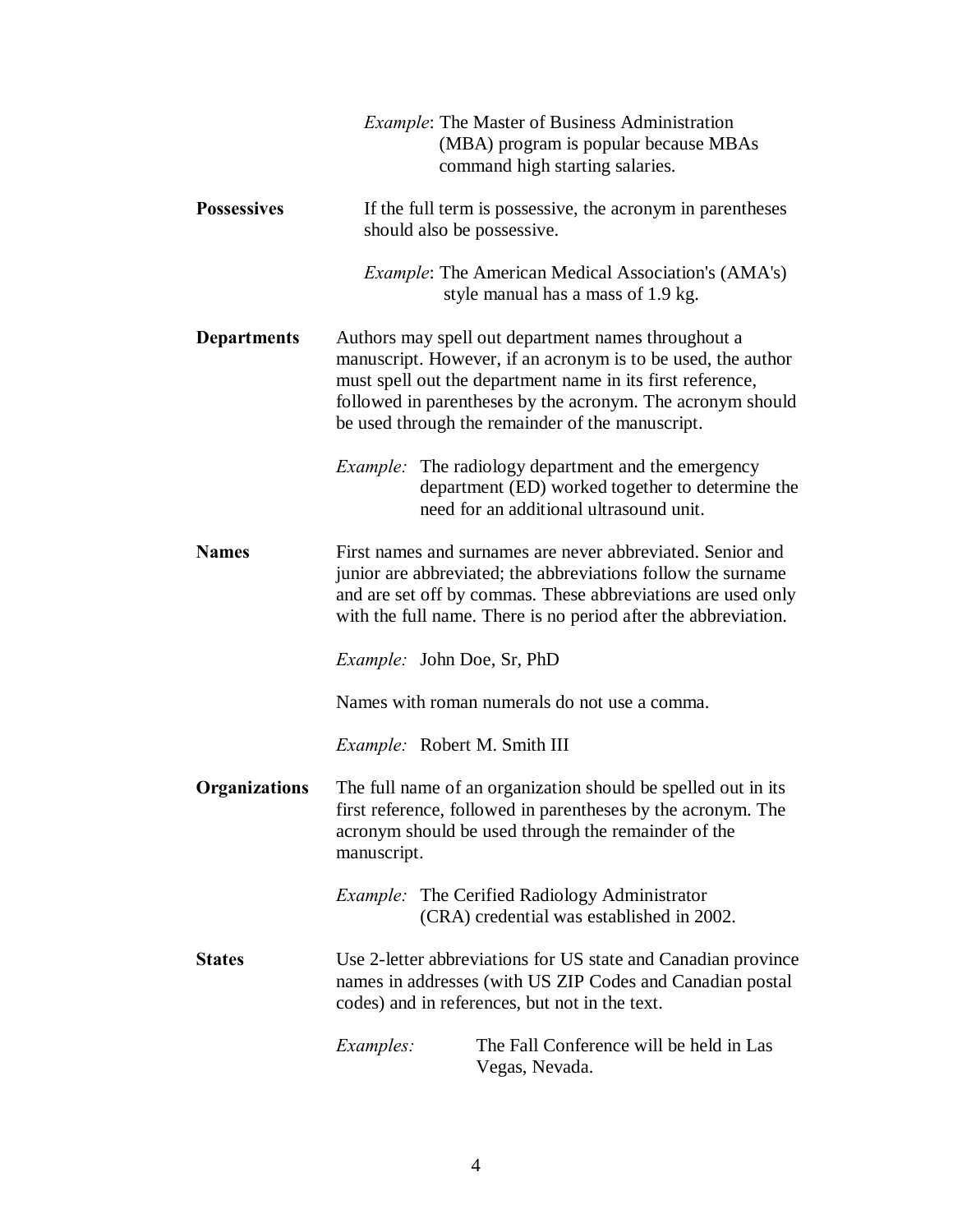|                | <b>Titles</b>                                                                                                                                                                                                                                 | Titles should be spelled out when they are used before a<br>surname alone, used at the beginning of a sentence, or used<br>after a name. There is no period placed after the abbreviation.                                                                   |                                                                                                                                                                   |  |
|----------------|-----------------------------------------------------------------------------------------------------------------------------------------------------------------------------------------------------------------------------------------------|--------------------------------------------------------------------------------------------------------------------------------------------------------------------------------------------------------------------------------------------------------------|-------------------------------------------------------------------------------------------------------------------------------------------------------------------|--|
|                |                                                                                                                                                                                                                                               | Examples:                                                                                                                                                                                                                                                    | <b>Senator Warren</b><br>Sen Elizabeth Warren (D-MA)<br>Elizabeth Warren, US senator                                                                              |  |
|                | <u>Capitalization</u>                                                                                                                                                                                                                         |                                                                                                                                                                                                                                                              |                                                                                                                                                                   |  |
|                | <b>Official Names</b>                                                                                                                                                                                                                         | Capitalize the official titles of conferences, congresses,<br>postgraduate courses, organizations, institutions, business<br>firms, and governmental agencies, and their departments and<br>other divisions. Do not capitalize if the title is not official. |                                                                                                                                                                   |  |
|                | Examples:<br>The American College of Radiology (ACR)<br>sponsored the event.<br>The organization sponsored the event.                                                                                                                         |                                                                                                                                                                                                                                                              |                                                                                                                                                                   |  |
|                | Do not capitalize a conjunction, article, or preposition of 3<br>letters or less, except when it is the first or last word in a title or<br>subtitle. In institution names, do not capitalize the unless it is<br>part of the official title. |                                                                                                                                                                                                                                                              |                                                                                                                                                                   |  |
|                |                                                                                                                                                                                                                                               | Example:                                                                                                                                                                                                                                                     | The event was sponsored by the American<br>College of Radiology (ACR).                                                                                            |  |
|                | <b>Titles</b>                                                                                                                                                                                                                                 |                                                                                                                                                                                                                                                              | Titles for individuals are capitalized when they precede the<br>name (full name or surname). Titles for individuals are not<br>capitalized when following a name. |  |
|                |                                                                                                                                                                                                                                               | <i>Examples:</i>                                                                                                                                                                                                                                             | Pres Barak Obama<br>President Obama<br>Barak Obama, president of the United States<br>of America                                                                  |  |
| World Wide Web |                                                                                                                                                                                                                                               | Capitalize World Wide Web, but do not capitalize<br>õwebsiteö (one word).                                                                                                                                                                                    |                                                                                                                                                                   |  |
|                |                                                                                                                                                                                                                                               | Example:                                                                                                                                                                                                                                                     | For more information, visit AHRA $\alpha$ s website<br>(www.ahraonline.org).                                                                                      |  |
| <b>Dates</b>   |                                                                                                                                                                                                                                               |                                                                                                                                                                                                                                                              | In dates and similar expressions of time, use commas according to the                                                                                             |  |

following examples. Commas are not used when the month and year are given without the date.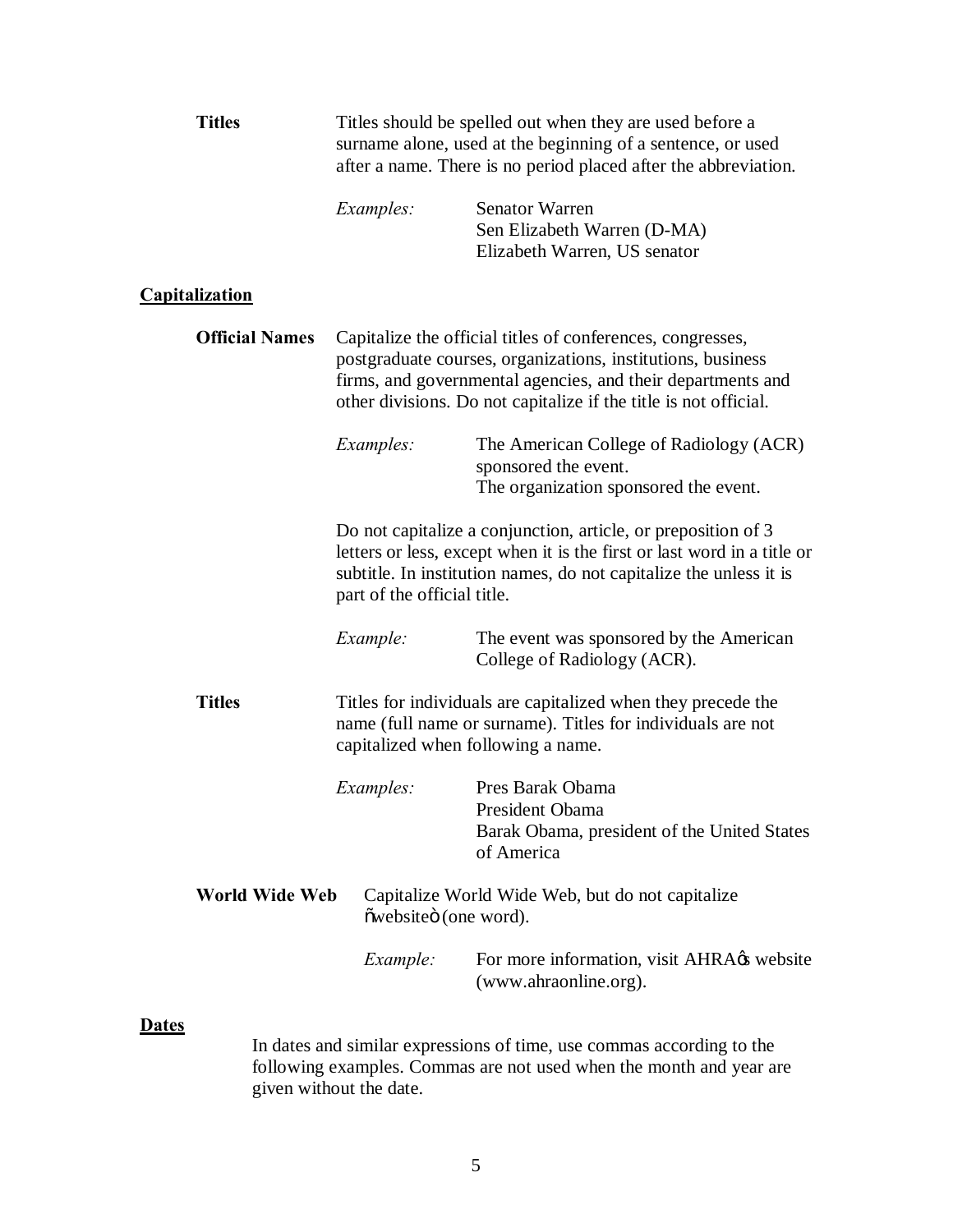| <i>Examples:</i> | The AHRA Annual Meeting will begin Sunday, August 10, |
|------------------|-------------------------------------------------------|
|                  | 2014.                                                 |
|                  | The AHRA Annual Meeting will begin August 10, 2014,   |
|                  | and end August 13.                                    |
|                  | The AHRA Annual Meeting will be held during August    |
|                  | 2014.                                                 |
|                  |                                                       |

## **Numbers**

|                  | Whole Numerals Whole numerals should be used to express numbers.<br>Exceptions include a number that begins a sentence, title,<br>subtitle, or heading; common fractions; and numbers used as<br>pronouns. |                                                                                                                        |                                                                                                                                                                                                                                                                   |
|------------------|------------------------------------------------------------------------------------------------------------------------------------------------------------------------------------------------------------|------------------------------------------------------------------------------------------------------------------------|-------------------------------------------------------------------------------------------------------------------------------------------------------------------------------------------------------------------------------------------------------------------|
|                  | <i>Examples:</i>                                                                                                                                                                                           |                                                                                                                        | Six mammography units were installed.<br>(Begins sentence)<br>Of those attending the meeting, nearly three<br>fourths were members of the association.<br>(Common fraction)<br>The hospital replaced the out-of-date<br>ultrasound unit with a new one. (Pronoun) |
| <b>Fractions</b> | Mixed fractions may be used instead of decimals. These<br>measurements usually involve time.                                                                                                               |                                                                                                                        |                                                                                                                                                                                                                                                                   |
|                  | Example:                                                                                                                                                                                                   |                                                                                                                        | The meeting lasted $3 \frac{1}{2}$ hours.                                                                                                                                                                                                                         |
|                  |                                                                                                                                                                                                            | Common fractions are expressed with words. Hyphens are used<br>only if the fraction modifies a noun.                   |                                                                                                                                                                                                                                                                   |
| attendees.       |                                                                                                                                                                                                            | <i>Examples:</i> We require a two-thirds majority for consensus.<br>Among the participants, two thirds were first-time |                                                                                                                                                                                                                                                                   |
| Percentages      | Use Arabic numerals and the symbol % for specific<br>percentages.                                                                                                                                          |                                                                                                                        |                                                                                                                                                                                                                                                                   |
|                  | Example:                                                                                                                                                                                                   |                                                                                                                        | A 5% increase was reported.                                                                                                                                                                                                                                       |
|                  | When a specific percentage begins a sentence, spell it out.                                                                                                                                                |                                                                                                                        |                                                                                                                                                                                                                                                                   |
|                  | Example:                                                                                                                                                                                                   |                                                                                                                        | Ten percent of respondents indicated they<br>would attend the next conference.                                                                                                                                                                                    |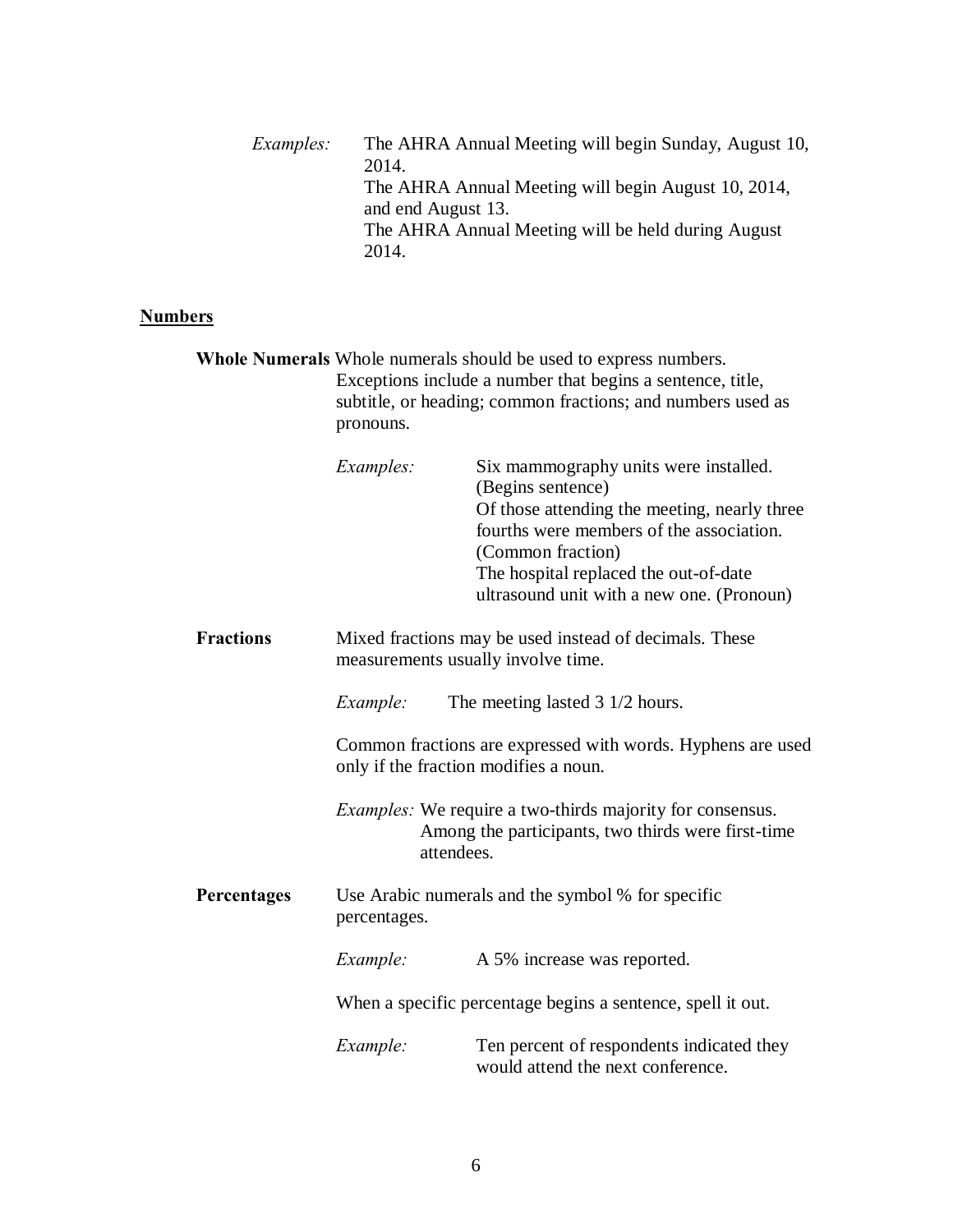## **Punctuation**

| Commas            | Use a comma before the conjunction that precedes that last term<br>in a series. This is commonly referred to a using oserial<br>commas.ö |                                                                                                                                                                                                                                |  |
|-------------------|------------------------------------------------------------------------------------------------------------------------------------------|--------------------------------------------------------------------------------------------------------------------------------------------------------------------------------------------------------------------------------|--|
|                   | Example:                                                                                                                                 | The physician, the nurse, and the family<br>could not convince the patient to take his<br>medication.                                                                                                                          |  |
| <b>Semicolons</b> | Semicolons generally are used to separate two independent<br>clauses.                                                                    |                                                                                                                                                                                                                                |  |
|                   | Example:                                                                                                                                 | The conditions of 52% of the patients<br>improved greatly; 4% of the patients<br>withdrew from the study.                                                                                                                      |  |
|                   | Use a semicolon between main clauses joined by a conjunctive<br>adverbí                                                                  |                                                                                                                                                                                                                                |  |
|                   | Example:                                                                                                                                 | The patient the sever had subsided; however,<br>his condition was still critical.                                                                                                                                              |  |
|                   | or a coordinating conjunction of one of the clauses has<br>internal punctuation or is considerably long.                                 |                                                                                                                                                                                                                                |  |
|                   | Example:                                                                                                                                 | This consideration is important in any<br>research; yet it is often overlooked, if not<br>denied.                                                                                                                              |  |
| <u>Quotes</u>     | Direct and indirect quotes should be in the present tense.                                                                               |                                                                                                                                                                                                                                |  |
|                   | <i>Examples:</i>                                                                                                                         | The conference is a wonderful opportunity<br>to learn about the latest in PACS<br>technology, ö says Dr John Doe.<br>Dr Doe says the conference is a wonderful<br>opportunity to learn about the latest in<br>PACS technology. |  |
| <b>References</b> | References must be listed in the order in which they appear in<br>the text and must be accurate and complete.                            |                                                                                                                                                                                                                                |  |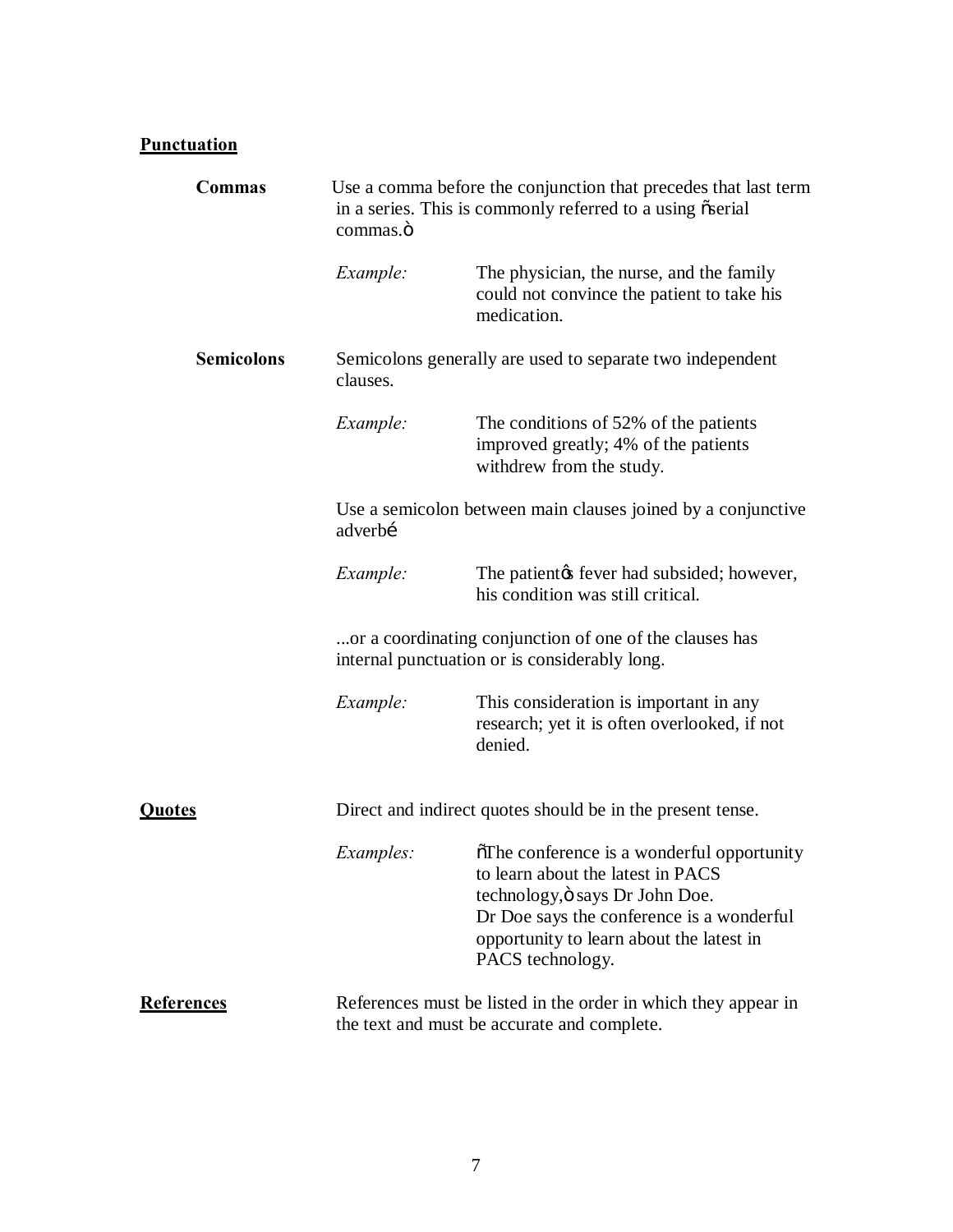| <b>Journals</b>       | Author A, Author B, Author C, et al. Title of Article. Title of<br>Periodical. date; volume(issue): pages. Include DOI if<br>available.                                                           |                                                                                                                                                                                                               |
|-----------------------|---------------------------------------------------------------------------------------------------------------------------------------------------------------------------------------------------|---------------------------------------------------------------------------------------------------------------------------------------------------------------------------------------------------------------|
|                       | Example:                                                                                                                                                                                          | Minnigh TR, Gallet J. Maintaining quality<br>control using a radiological digital x-ray<br>dashboard. J Digit Imaging. 2009;22(1):84-<br>88.                                                                  |
| <b>Books (entire)</b> | Author(s) Last Name First Initial. <i>Book Title</i> . Place of<br>publication: publisher; year.                                                                                                  |                                                                                                                                                                                                               |
|                       | Example:                                                                                                                                                                                          | Sherlock S, Dooley J. Diseases of the Liver<br>and Biliary System. 9th ed. Oxford,<br>England: Blackwell Scientific Publications;<br>1993.                                                                    |
|                       | <b>Books (chapter)</b> Author(s) Last Name First Initial. Chapter name. In <i>Book Title</i> .<br>Place of publication: publisher; year: inclusive pages                                          |                                                                                                                                                                                                               |
|                       | Example:                                                                                                                                                                                          | Huth EJ. Revising prose structure and style.<br>In: How to Write and Publish Papers in the<br>Medical Sciences. 2nd ed. Baltimore, MD:<br>Williams & Wilkins: 1990:109-136                                    |
| <b>Newspapers</b>     | Author(s) Last Name First Initial. Article title. Newspaper<br>Name. Date of the Newspaper; Section (if applicable):pages.                                                                        |                                                                                                                                                                                                               |
|                       | Example:                                                                                                                                                                                          | Auerbach S. Tomorrow's MDs unready for<br>managed care? Studies say that medical<br>schoolsøtraining methods are behind the<br>times. Washington Post. September 17,<br>1996; Health section:11               |
| Online                | List as many of the following elements as are available: author,<br>the name of the webpage, the name of the entire website, the<br>URL, the published date, updated date, and the date accessed. |                                                                                                                                                                                                               |
|                       | Example:                                                                                                                                                                                          | Mayo Clinic Staff. Organic foods: Are they<br>safer? More nutritious? The Mayo Clinic.<br>http://www.mayoclinic.com/health/organic-<br>food/NU00255. Published December 20,<br>2010. Accessed March 13, 2008. |